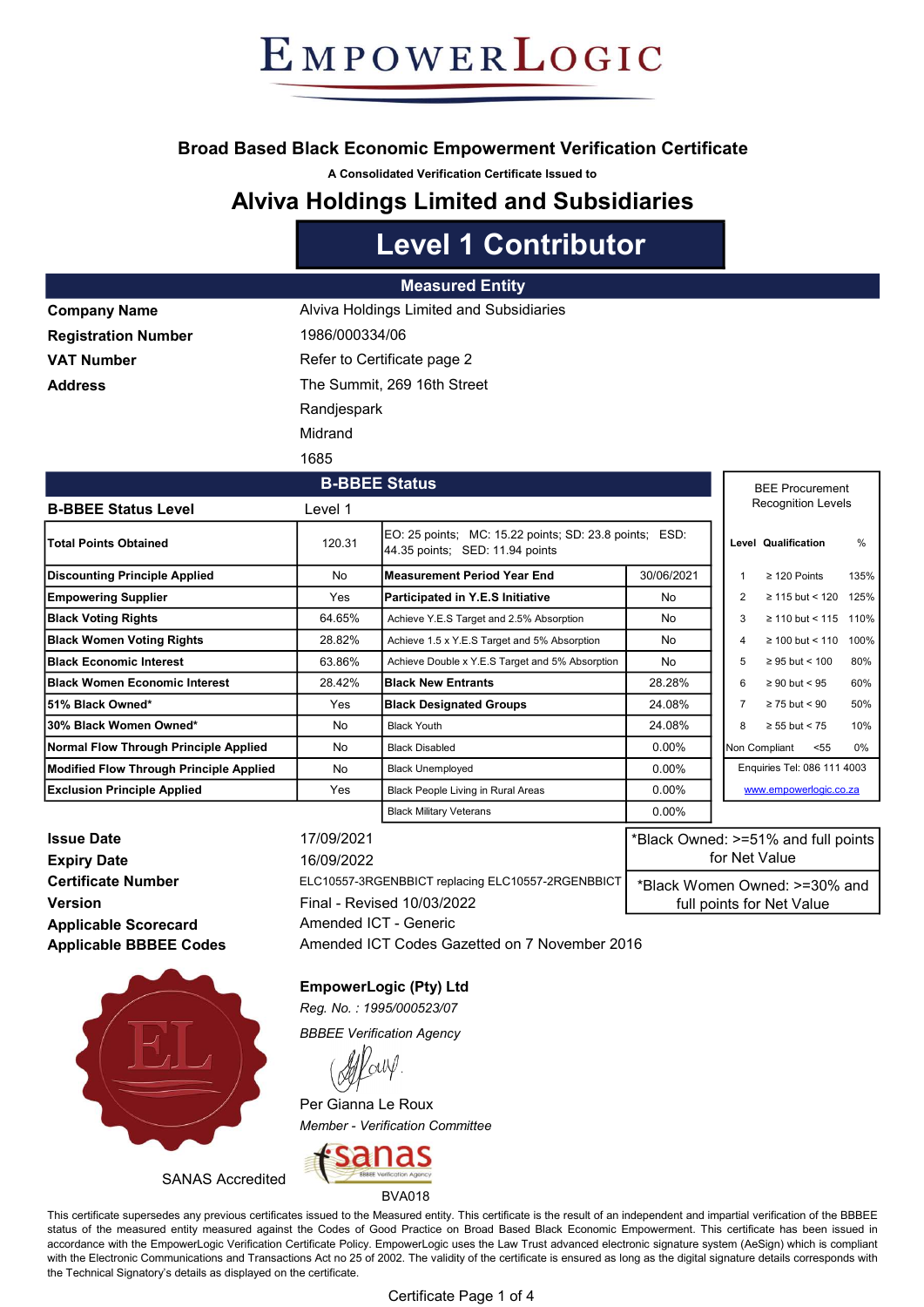## Broad Based Black Economic Empowerment Verification Certificate A Consolidated Verification Certificate issued to Alviva Holdings Limited and Subsidiaries

Certificate Number: ELC10557-3RGENBBICT replacing ELC10557-2RGENBBICT

## BBBEE Status: Level 1 Contributor

Empowering Supplier

## Entities Included in the Consolidated Verification Certificate

| <b>Company Name</b>                         | <b>Registration Number</b> | <b>VAT Number</b> |
|---------------------------------------------|----------------------------|-------------------|
| Alviva Holdings Limited                     | 1986/000334/06             | NA)               |
| Alviva Shared Management Services (Pty) Ltd | 1996/001435/07             | 4620157919        |
| Alviva Treasury Services (Pty) Ltd          | 1994/010809/06             | 4840216123        |
| Centrafin (Pty) Ltd                         | 2000/011521/07             | 4160203107        |
| DCT Holdings (RF) (Pty) Ltd                 | 2013/196828/07             | IN/A              |
| DG Stores (SA)(Pty)Ltd                      | 1999/002481 / 07           | 4730198936        |
| Imbewu IT Solutions(Pty)Ltd                 | 2003/012211/07             | 4430272833        |
| Merlynn Intelligence Technologies (Pty)Ltd  | 2014/194639/07             | 4520232754        |
| Axiz (Pty) Ltd                              | 1989/000907/07             | 4280118383        |
| Centravoice (Pty) Ltd                       | 2000/027350/07             | 4710196207        |
| Froggy IT Solutions (Pty) Ltd               | 2008/006631/07             | 4960254581        |
| Gridcars(Pty)Ltd                            | 2017/283318/07             | 4740278520        |
|                                             |                            |                   |

### EmpowerLogic (Pty) Ltd

Reg. No. : 1995/000523/07

BBBEE Verification Agency

Per Gianna Le Roux SANAS Accredited Member - Verification Committee **BVA018** 



This certificate supersedes any previous certificates issued to the Measured entity. This certificate is the result of an independent and impartial verification of the BBBEE status of the measured entity measured against the Codes of Good Practice on Broad Based Black Economic Empowerment. This certificate has been issued in accordance with the EmpowerLogic Verification Certificate Policy. EmpowerLogic uses the Law Trust advanced electronic signature system (AeSign) which is compliant with the Electronic Communications and Transactions Act no 25 of 2002. The validity of the certificate is ensured as long as the digital signature details corresponds with the Technical Signatory's details as displayed on the certificate.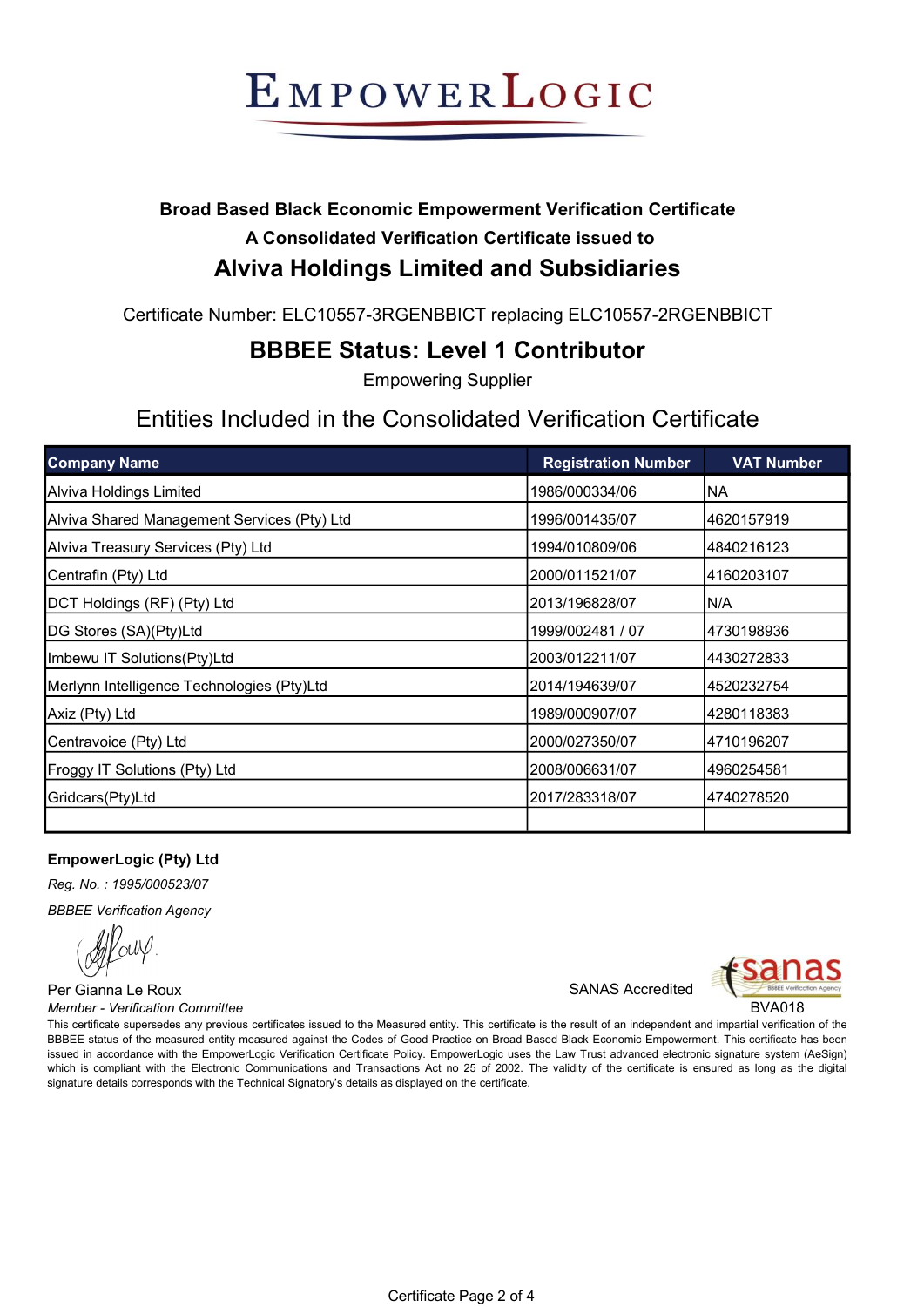## Broad Based Black Economic Empowerment Verification Certificate A Consolidated Verification Certificate issued to Alviva Holdings Limited and Subsidiaries

Certificate Number: ELC10557-3RGENBBICT replacing ELC10557-2RGENBBICT

## BBBEE Status: Level 1 Contributor

Empowering Supplier

## Entities Included in the Consolidated Verification Certificate

| <b>Company Name</b>                   | <b>Registration Number</b> | <b>VAT Number</b> |
|---------------------------------------|----------------------------|-------------------|
| Datacentrix Holdings Limited          | 1998/006413/06             | NA.               |
| Datacentrix (Pty)Ltd -East London     | 1996/015808/07             | 4680255520        |
| Datacentrix (Pty)Ltd -Gauteng         | 1996/015808/07             | 4490173814        |
| Datacentrix (Pty)Ltd - Port Elizabeth | 1996/015808/07             | 4700251723        |
| Datacentrix (Pty)Ltd - Western Cape   | 1996/015808/07             | 4560183537        |
| Datacentrix (Pty)Ltd - Kwazulu Natal  | 1996/015808/07             | 4170184461        |
| Datacentrix Properties (Pty)Ltd       | 1998/009792/07             | 4620212102        |
| eNetworks (Pty)Ltd                    | l2013/183185/07            | 4670184078        |
| Infrasol (Pty)Ltd                     | 1976/002566/07             | 4340201286        |
| Merqu Communications(Pty)Ltd          | 2000/007978/07             | 14490236900       |
|                                       |                            |                   |

### EmpowerLogic (Pty) Ltd

Reg. No. : 1995/000523/07

BBBEE Verification Agency

<sup>V</sup>ouV

Per Gianna Le Roux **SANAS Accredited** Member - Verification Committee **BVA018** 



This certificate supersedes any previous certificates issued to the Measured entity. This certificate is the result of an independent and impartial verification of the BBBEE status of the measured entity measured against the Codes of Good Practice on Broad Based Black Economic Empowerment. This certificate has been issued in accordance with the EmpowerLogic Verification Certificate Policy. EmpowerLogic uses the Law Trust advanced electronic signature system (AeSign) which is compliant with the Electronic Communications and Transactions Act no 25 of 2002. The validity of the certificate is ensured as long as the digital signature details corresponds with the Technical Signatory's details as displayed on the certificate.